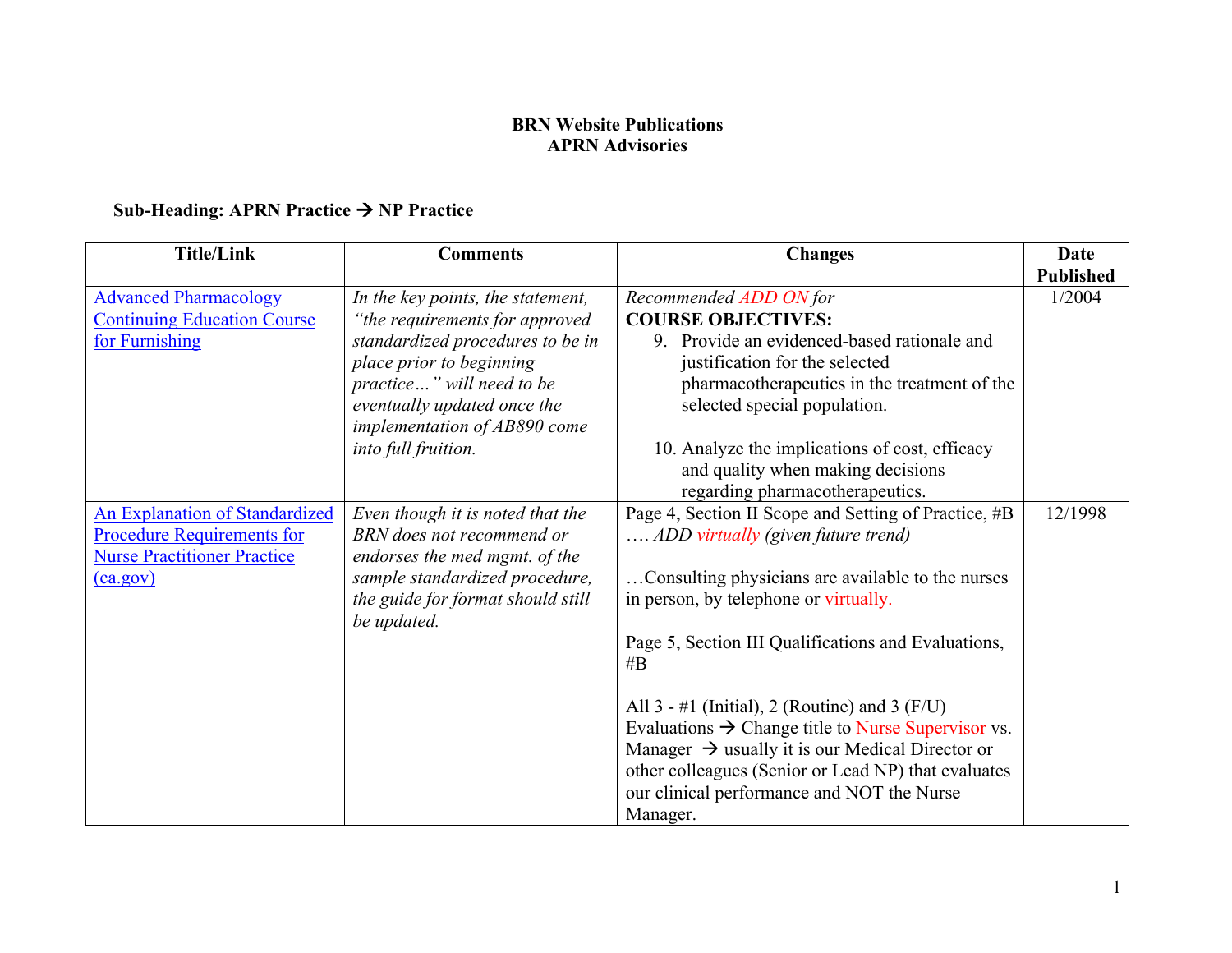| I also commented on these sample<br>disease mgmt., because I feel that<br>we really need to educate our<br>colleagues (especially the<br>novices) of what we can or cannot<br>do now. Some of these mgmt.<br>seems archaic to me. | Page 10 - #A CYSTITIS<br>Should delete the statement - Male pts with<br>any of the above sxs should be seen by an<br>MD, not by a NP, unless they have a<br>urethral $d/c$ (possible $VD$ – follow $VD$<br>protocol).                                                                                    |  |
|-----------------------------------------------------------------------------------------------------------------------------------------------------------------------------------------------------------------------------------|----------------------------------------------------------------------------------------------------------------------------------------------------------------------------------------------------------------------------------------------------------------------------------------------------------|--|
|                                                                                                                                                                                                                                   | #B PYELONEPHRITIS<br>#2 Either delete or revise statement to -<br>consult supervising physician as needed.                                                                                                                                                                                               |  |
|                                                                                                                                                                                                                                   | <b>III. HISTORY</b>                                                                                                                                                                                                                                                                                      |  |
|                                                                                                                                                                                                                                   | A, $#4$ – <i>Delete</i> "Three or more UTIs in past"<br>12 months<br>Delete B completely                                                                                                                                                                                                                 |  |
|                                                                                                                                                                                                                                   | IV. PHYSICAL EXAM                                                                                                                                                                                                                                                                                        |  |
|                                                                                                                                                                                                                                   | $\blacksquare$ Delete B completely                                                                                                                                                                                                                                                                       |  |
|                                                                                                                                                                                                                                   | <b>V. LAB TEST</b>                                                                                                                                                                                                                                                                                       |  |
|                                                                                                                                                                                                                                   | INITIAL UA $\rightarrow$ States to consult<br>supervising physician if: 1) casts and 2)<br>RBCs or protein are positive (w/o<br>associated WBC abnormality) $\rightarrow$ Should<br>probably note $\rightarrow$ Consult Supervising<br>Physician, as needed if with castsRBCs<br>or protein are positive |  |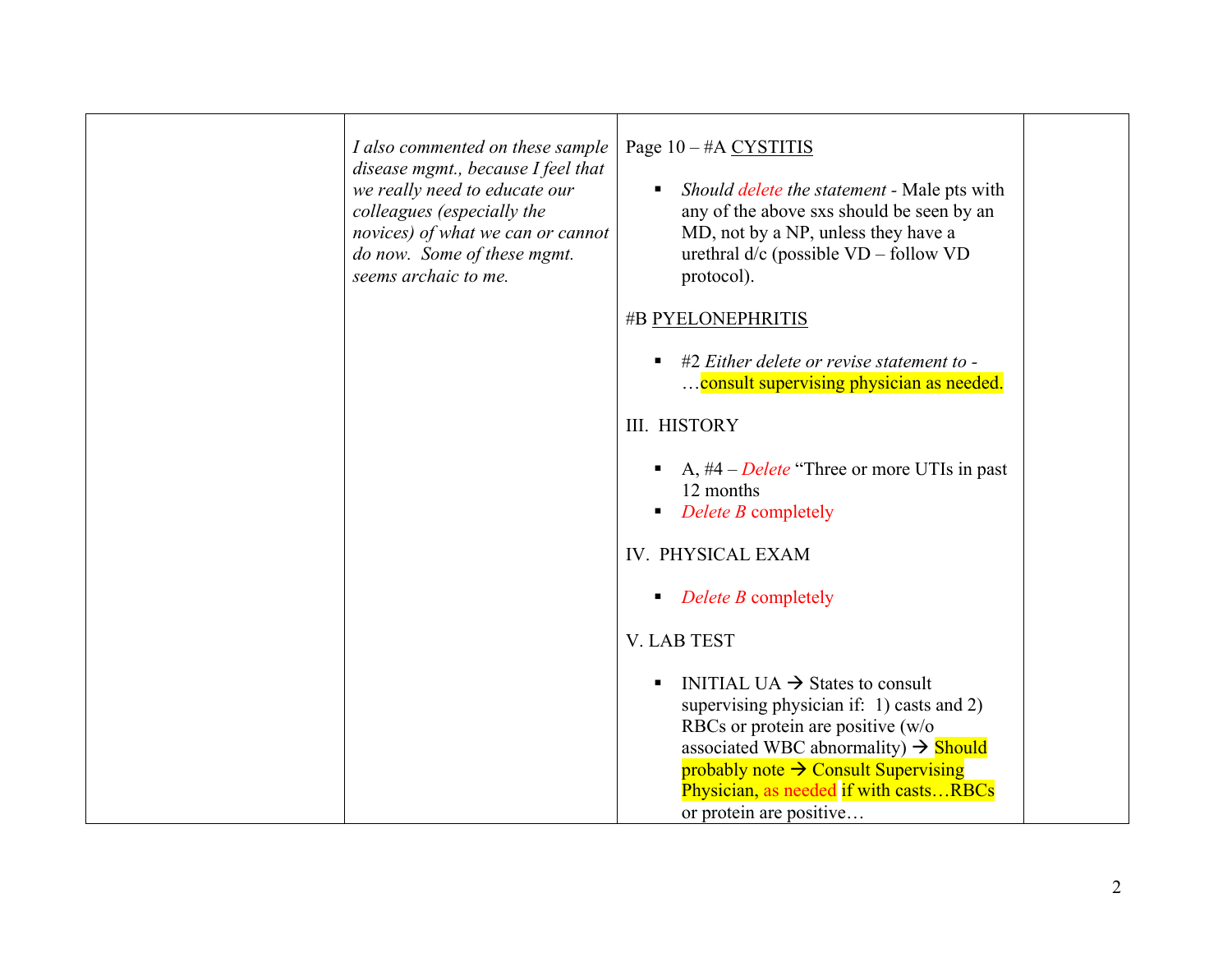|                                                                                                  |                                                                                                                                                                                                                                                                                                                                                                        | SYMPTOMATIC TX<br>Delete note and #A rx is quite old $\rightarrow$ does<br>anyone even rx this? Propantheline and<br>Belladona<br>Page 11 - VII. REPEAT UA (CVMS)<br>(I'm not sure what CVMS stands for but has<br>something to do with the UA) $\rightarrow$ this whole<br>section should say, "Consult Supervising<br>Physician as needed" rather directing the<br>NP to always consult. |         |
|--------------------------------------------------------------------------------------------------|------------------------------------------------------------------------------------------------------------------------------------------------------------------------------------------------------------------------------------------------------------------------------------------------------------------------------------------------------------------------|--------------------------------------------------------------------------------------------------------------------------------------------------------------------------------------------------------------------------------------------------------------------------------------------------------------------------------------------------------------------------------------------|---------|
| <b>Criteria for Furnishing Number</b><br><b>Utilization by Nurse</b><br>Practitioners (ca.gov)   | On page 2, typo on paragraph 2,<br>last sentence should state<br>"healthy" rather than health.                                                                                                                                                                                                                                                                         | Correct typo - healthy                                                                                                                                                                                                                                                                                                                                                                     | 12/2004 |
|                                                                                                  | Under Furnishing Number-<br>Delete this statement $-$<br>"Pharmacy law requires a<br>Physician's name on the drug or<br>device container label. As of Jan<br>1, 2000, AB1545now requires<br>that the pharmacist also include<br>the NP 's name on the container<br>label $\rightarrow$ now only need to have<br>the NP (the one that wrote the $rx$ )<br>name on label | Only need NP name and title on Rx label now                                                                                                                                                                                                                                                                                                                                                |         |
| <b>Explanation of RN Scope of</b><br><b>Practice and Nurse Practitioner</b><br>Practice (ca.gov) | No Comment                                                                                                                                                                                                                                                                                                                                                             | No changes recommended or to be added                                                                                                                                                                                                                                                                                                                                                      | 12/1998 |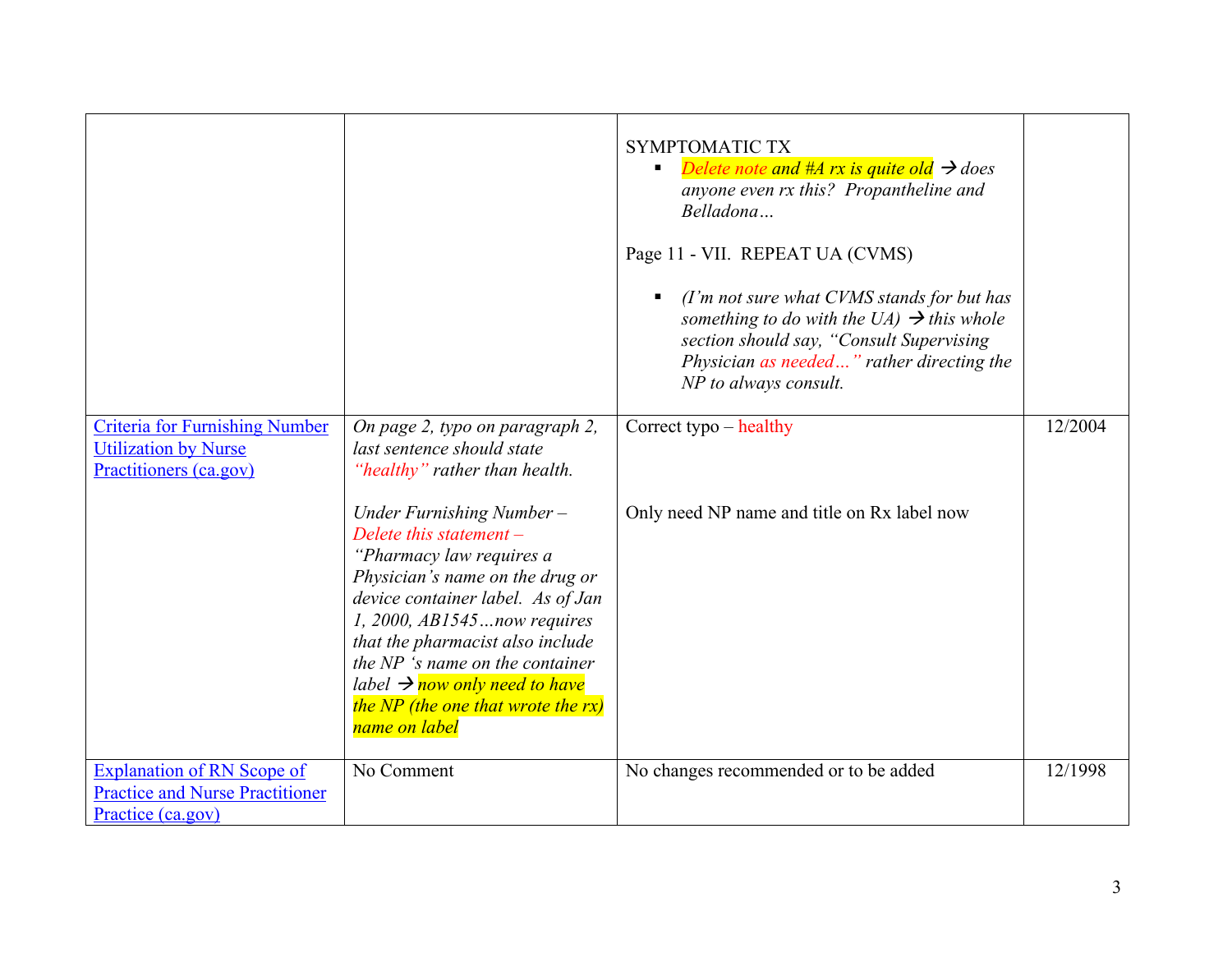| <b>Frequently Asked Questions</b>    | No comment                            | No changes recommended or to be added                       | 11/2014 |
|--------------------------------------|---------------------------------------|-------------------------------------------------------------|---------|
| <b>Regarding Nurse Practitioner</b>  |                                       |                                                             |         |
| Practice (ca.gov)                    |                                       |                                                             |         |
| <b>CURES Mandatory Use Begins</b>    | Page 1, Paragraph 3 – Typo,           | Correct typo $-\frac{2}{\text{supply}}$ instead of "supple" | 9/2018  |
| October 2, 2018, Prior to            | spelling error. Correction: supply    |                                                             |         |
| Prescribing, Ordering,               | instead of supple                     |                                                             |         |
| Administering or Furnishing a        |                                       |                                                             |         |
| <b>Schedule II-IV Controlled</b>     | At the end of this paragraph, do      |                                                             |         |
| Substance (ca.gov)                   | we need to specify $$ if the          |                                                             |         |
|                                      | substance remains part of the tx      |                                                             |         |
|                                      | plan for the pt $\rightarrow$ need to |                                                             |         |
|                                      | include? $\rightarrow$ Schedule II,   |                                                             |         |
|                                      | Schedule III, or Schedule IV          |                                                             |         |
|                                      | controlled substanceincluding a       |                                                             |         |
|                                      | pt with a pain agreement.             |                                                             |         |
|                                      |                                       |                                                             |         |
|                                      | Page 2, $2nd$ line – Another typo,    | Another simple typo – CURES instead of Curse!               |         |
|                                      | spelling $error - CURES$ instead      |                                                             |         |
|                                      | of Curse                              |                                                             |         |
|                                      |                                       |                                                             |         |
| <b>Law Changes Directly</b>          | No comment                            | No changes recommended or to be added                       | 3/2004  |
| <b>Impacting the Prescribing and</b> |                                       |                                                             |         |
| Dispensing of Schedule II and        |                                       |                                                             |         |
| <b>III Controlled Substances</b>     |                                       |                                                             |         |
| Within California                    |                                       |                                                             |         |
| NP and CNM: Change in                | Will need to update once we have      |                                                             | 11/2012 |
| Requirement for Physician and        | more of an idea what further $(?)$    |                                                             |         |
| <b>Surgeon Supervision for</b>       | regulations with AB890?               |                                                             |         |
| Furnishing (ca.gov)                  |                                       |                                                             |         |
| <b>NP Direct Patient Care</b>        | Provide addendum to note the          | Recommendation to add summary statement, e.g.,              | 5/2020  |
| <b>Educational Hours</b>             | 500 hours that the Board requires     | The Board intends to enforce the 500 hour                   |         |
|                                      | (enforces) to avoid confusion         | minimum referenced in Section 1484 (h) $(5)$                |         |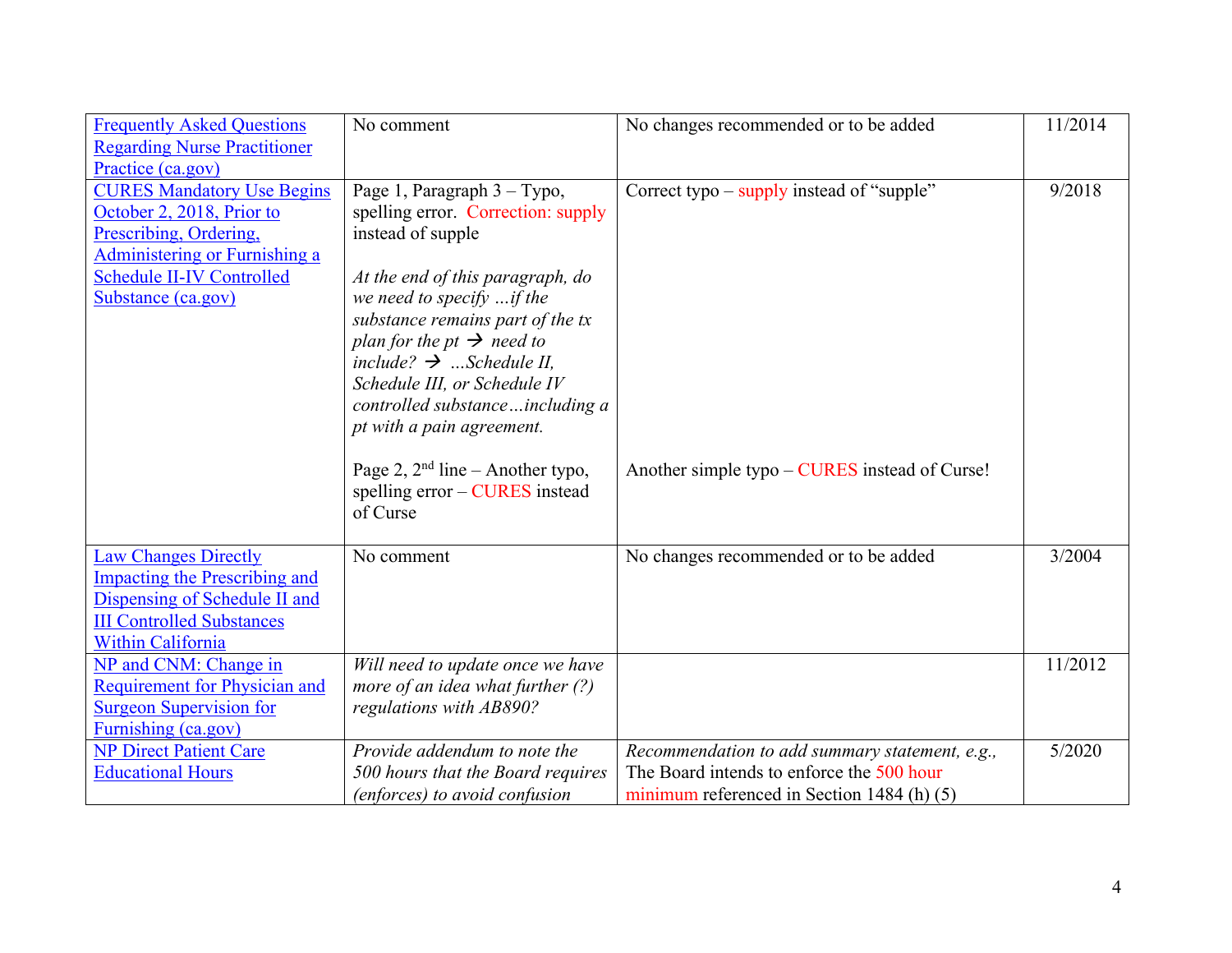| <b>Nurse Practitioner Expanded</b> | Page 2, (d), include the "virtual" | (d) The furnishing or ordering of drugs $\dots$ (3) | 2/2004 |
|------------------------------------|------------------------------------|-----------------------------------------------------|--------|
| <b>Furnishing Authority for</b>    |                                    | availability by telephone or virtual contact at the |        |
| <b>Schedule II Controlled</b>      |                                    | time of pt exam by the NP                           |        |
| Substances (ca.gov)                |                                    |                                                     |        |
|                                    | Should include the current use of  | ADD the current recommendation on how to            |        |
|                                    | Buprenorphine (Subuxone) -         | become a Buprenorphine (Subuxone) Waivered          |        |
|                                    | How to become a Buprenorphine      | Practitioner:                                       |        |
|                                    | <b>Waivered Practitioner</b>       |                                                     |        |
|                                    |                                    | The Drug Addiction Treatment Act of 2000            |        |
|                                    |                                    | (DATA 2000) and the Substance Use Disorder          |        |
|                                    |                                    | Prevention that Promotes Opioid Recovery and        |        |
|                                    |                                    | Treatment for Patients and Communities or           |        |
|                                    |                                    | SUPPORT for Patients and Communities Act of         |        |
|                                    |                                    | 2018 (SUPPORT Act) expands the use of               |        |
|                                    |                                    | medication-assisted treatment (MAT) using           |        |
|                                    |                                    | buprenorphine to additional practitioners, such as  |        |
|                                    |                                    | Nurse Practitioners (NPs) in various setting.       |        |
|                                    |                                    |                                                     |        |
|                                    |                                    | To receive a practitioner waiver to administer,     |        |
|                                    |                                    | dispense, and prescribe buprenorphine,              |        |
|                                    |                                    | practitioners must notify Substance Abuse and       |        |
|                                    |                                    | Mental Health Services Administration (SAMHSA)      |        |
|                                    |                                    | Center for Substance Abuse Treatment                |        |
|                                    |                                    | (CSAT), Division of Pharmacologic Therapies         |        |
|                                    |                                    | (DPT) of their intent to practice this form of MAT. |        |
|                                    |                                    | The notification of intent (NOI), or buprenorphine  |        |
|                                    |                                    | waiver application, must be submitted to SAMHSA     |        |
|                                    |                                    | before the initial dispensing or prescribing of OUD |        |
|                                    |                                    | treatment medication.                               |        |
|                                    |                                    |                                                     |        |
|                                    |                                    | This action is needed to expand access to           |        |
|                                    |                                    | buprenorphine for opioid use disorder (OUD)         |        |
|                                    |                                    | treatment. The exemption allows practitioners to    |        |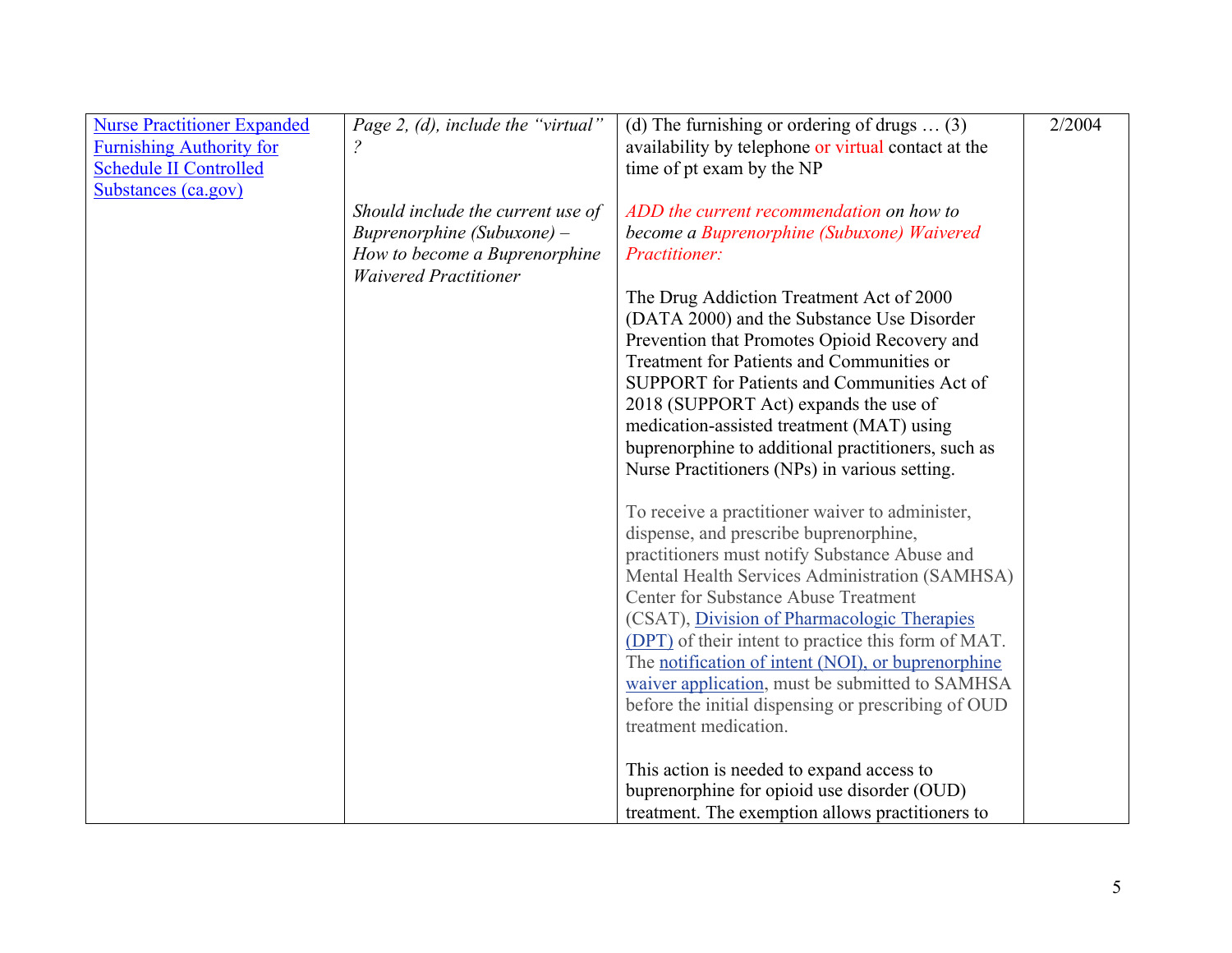|                                         |                                   | treat up to 30 patients with OUD using               |        |
|-----------------------------------------|-----------------------------------|------------------------------------------------------|--------|
|                                         |                                   | Buprenorphine without having to make certain         |        |
|                                         |                                   | training related certifications. Providers are       |        |
|                                         |                                   | required to apply designated as a "Notice of Intent" |        |
|                                         |                                   | (NOI) to prescribe buprenorphine for the treatment   |        |
|                                         |                                   | of OUD. The notification of intent (NOI), or         |        |
|                                         |                                   | buprenorphine waiver application, must be            |        |
|                                         |                                   | submitted to SAMHSA before the initial dispensing    |        |
|                                         |                                   | or prescribing of OUD treatment medication.          |        |
|                                         |                                   |                                                      |        |
|                                         |                                   | Qualified practitioners who undertake required       |        |
|                                         |                                   | training can treat up to 100 patients using          |        |
|                                         |                                   | buprenorphine for the treatment of opioid use        |        |
|                                         |                                   | disorder (OUD) in the first year if they possess a   |        |
|                                         |                                   | waiver under 21 U.S.C. § 823(g)(2) (i.e., a DATA     |        |
|                                         |                                   | 2000 waiver) and meet certain conditions.            |        |
|                                         |                                   |                                                      |        |
|                                         |                                   | For the full requirement and conditions on how to    |        |
|                                         |                                   | become a Buprenorphine (Suboxone) Waivered           |        |
|                                         |                                   | Practitioner, click on this link:                    |        |
|                                         |                                   |                                                      |        |
|                                         |                                   | https://www.samhsa.gov/medication-assisted-          |        |
|                                         |                                   | treatment/become-buprenorphine-waivered-             |        |
|                                         |                                   | practitioner                                         |        |
| <b>NP Schedule II Controlled</b>        | No comment                        | No changes recommended or to be added                | 2/2019 |
| <b>Substance and Risk of</b>            |                                   |                                                      |        |
| <b>Addiction</b> (ca.gov)               |                                   |                                                      |        |
| <b>Nurse Practitioners &amp; Nurse-</b> | I think APRN has more             |                                                      | 6/2013 |
| Midwives: Supervision of                | understanding of what medical     |                                                      |        |
| <b>Medical Assistants</b>               | assistants (MAs) do than          |                                                      |        |
|                                         | physicians and surgeons or        |                                                      |        |
|                                         |                                   |                                                      |        |
|                                         | podiatrist, so wondering why this |                                                      |        |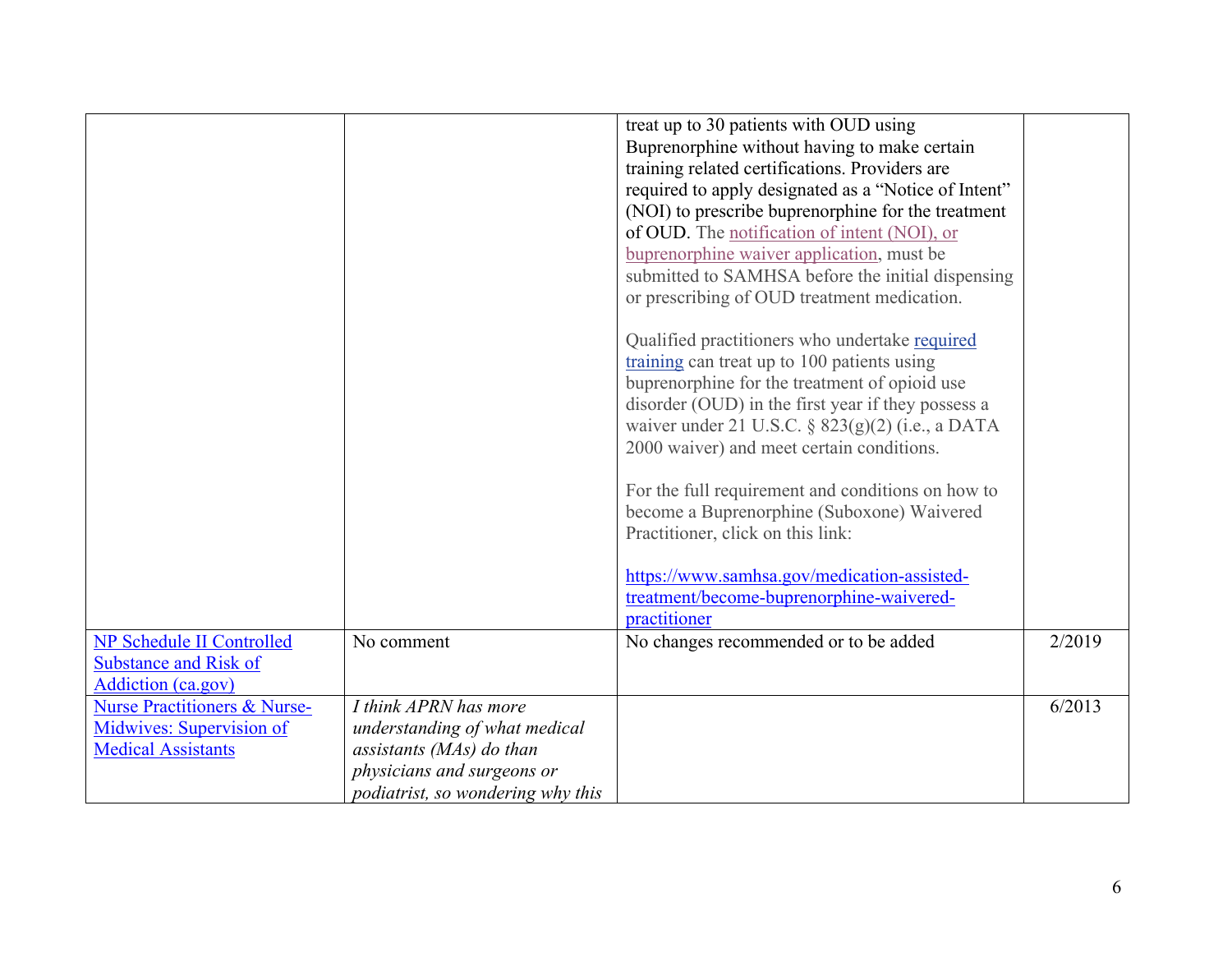|                                                                            | should not include APRNs or NPs                                                                                                                                                                               |                                                                                                                                                                                                                                                                                                                                                                                                                                                                                                                                                                                                                                                                                                                                                                                                                                                                                               |        |
|----------------------------------------------------------------------------|---------------------------------------------------------------------------------------------------------------------------------------------------------------------------------------------------------------|-----------------------------------------------------------------------------------------------------------------------------------------------------------------------------------------------------------------------------------------------------------------------------------------------------------------------------------------------------------------------------------------------------------------------------------------------------------------------------------------------------------------------------------------------------------------------------------------------------------------------------------------------------------------------------------------------------------------------------------------------------------------------------------------------------------------------------------------------------------------------------------------------|--------|
|                                                                            | as supervisors for MAs.                                                                                                                                                                                       |                                                                                                                                                                                                                                                                                                                                                                                                                                                                                                                                                                                                                                                                                                                                                                                                                                                                                               |        |
|                                                                            | The supervision of MA by NPs                                                                                                                                                                                  |                                                                                                                                                                                                                                                                                                                                                                                                                                                                                                                                                                                                                                                                                                                                                                                                                                                                                               |        |
|                                                                            | and CNMs is crossed out in the                                                                                                                                                                                |                                                                                                                                                                                                                                                                                                                                                                                                                                                                                                                                                                                                                                                                                                                                                                                                                                                                                               |        |
|                                                                            | Gen Info: NP Practice (doc                                                                                                                                                                                    |                                                                                                                                                                                                                                                                                                                                                                                                                                                                                                                                                                                                                                                                                                                                                                                                                                                                                               |        |
|                                                                            | below) and the delegation of this                                                                                                                                                                             |                                                                                                                                                                                                                                                                                                                                                                                                                                                                                                                                                                                                                                                                                                                                                                                                                                                                                               |        |
|                                                                            | responsibility to both NPs and                                                                                                                                                                                |                                                                                                                                                                                                                                                                                                                                                                                                                                                                                                                                                                                                                                                                                                                                                                                                                                                                                               |        |
|                                                                            | CNMs are noted.                                                                                                                                                                                               |                                                                                                                                                                                                                                                                                                                                                                                                                                                                                                                                                                                                                                                                                                                                                                                                                                                                                               |        |
| <b>Nurse Practitioners New</b>                                             | Recommend revision of this                                                                                                                                                                                    | AB1545 will direct the pharmacist to include the                                                                                                                                                                                                                                                                                                                                                                                                                                                                                                                                                                                                                                                                                                                                                                                                                                              | 2/2000 |
| <b>Authority to Provide</b>                                                | statement: AB1545 will direct the                                                                                                                                                                             | NP's name as well as the physician's name on the                                                                                                                                                                                                                                                                                                                                                                                                                                                                                                                                                                                                                                                                                                                                                                                                                                              |        |
| <b>Medications</b>                                                         | pharmacist to include the NP's                                                                                                                                                                                | med label $\rightarrow$ Update to:                                                                                                                                                                                                                                                                                                                                                                                                                                                                                                                                                                                                                                                                                                                                                                                                                                                            |        |
|                                                                            |                                                                                                                                                                                                               |                                                                                                                                                                                                                                                                                                                                                                                                                                                                                                                                                                                                                                                                                                                                                                                                                                                                                               |        |
|                                                                            |                                                                                                                                                                                                               | NP's name on the medication label. The name of                                                                                                                                                                                                                                                                                                                                                                                                                                                                                                                                                                                                                                                                                                                                                                                                                                                |        |
|                                                                            | $\iota$ .                                                                                                                                                                                                     |                                                                                                                                                                                                                                                                                                                                                                                                                                                                                                                                                                                                                                                                                                                                                                                                                                                                                               |        |
|                                                                            |                                                                                                                                                                                                               |                                                                                                                                                                                                                                                                                                                                                                                                                                                                                                                                                                                                                                                                                                                                                                                                                                                                                               |        |
|                                                                            |                                                                                                                                                                                                               |                                                                                                                                                                                                                                                                                                                                                                                                                                                                                                                                                                                                                                                                                                                                                                                                                                                                                               |        |
|                                                                            |                                                                                                                                                                                                               |                                                                                                                                                                                                                                                                                                                                                                                                                                                                                                                                                                                                                                                                                                                                                                                                                                                                                               |        |
|                                                                            |                                                                                                                                                                                                               |                                                                                                                                                                                                                                                                                                                                                                                                                                                                                                                                                                                                                                                                                                                                                                                                                                                                                               |        |
|                                                                            |                                                                                                                                                                                                               |                                                                                                                                                                                                                                                                                                                                                                                                                                                                                                                                                                                                                                                                                                                                                                                                                                                                                               |        |
|                                                                            |                                                                                                                                                                                                               |                                                                                                                                                                                                                                                                                                                                                                                                                                                                                                                                                                                                                                                                                                                                                                                                                                                                                               |        |
|                                                                            |                                                                                                                                                                                                               |                                                                                                                                                                                                                                                                                                                                                                                                                                                                                                                                                                                                                                                                                                                                                                                                                                                                                               |        |
|                                                                            |                                                                                                                                                                                                               |                                                                                                                                                                                                                                                                                                                                                                                                                                                                                                                                                                                                                                                                                                                                                                                                                                                                                               |        |
|                                                                            |                                                                                                                                                                                                               |                                                                                                                                                                                                                                                                                                                                                                                                                                                                                                                                                                                                                                                                                                                                                                                                                                                                                               |        |
|                                                                            |                                                                                                                                                                                                               |                                                                                                                                                                                                                                                                                                                                                                                                                                                                                                                                                                                                                                                                                                                                                                                                                                                                                               |        |
|                                                                            |                                                                                                                                                                                                               |                                                                                                                                                                                                                                                                                                                                                                                                                                                                                                                                                                                                                                                                                                                                                                                                                                                                                               |        |
|                                                                            |                                                                                                                                                                                                               |                                                                                                                                                                                                                                                                                                                                                                                                                                                                                                                                                                                                                                                                                                                                                                                                                                                                                               |        |
|                                                                            |                                                                                                                                                                                                               |                                                                                                                                                                                                                                                                                                                                                                                                                                                                                                                                                                                                                                                                                                                                                                                                                                                                                               |        |
|                                                                            |                                                                                                                                                                                                               |                                                                                                                                                                                                                                                                                                                                                                                                                                                                                                                                                                                                                                                                                                                                                                                                                                                                                               |        |
|                                                                            |                                                                                                                                                                                                               |                                                                                                                                                                                                                                                                                                                                                                                                                                                                                                                                                                                                                                                                                                                                                                                                                                                                                               |        |
|                                                                            |                                                                                                                                                                                                               |                                                                                                                                                                                                                                                                                                                                                                                                                                                                                                                                                                                                                                                                                                                                                                                                                                                                                               |        |
|                                                                            |                                                                                                                                                                                                               |                                                                                                                                                                                                                                                                                                                                                                                                                                                                                                                                                                                                                                                                                                                                                                                                                                                                                               |        |
|                                                                            |                                                                                                                                                                                                               |                                                                                                                                                                                                                                                                                                                                                                                                                                                                                                                                                                                                                                                                                                                                                                                                                                                                                               |        |
|                                                                            |                                                                                                                                                                                                               | services (i.e., psychosocial services). Practitioners                                                                                                                                                                                                                                                                                                                                                                                                                                                                                                                                                                                                                                                                                                                                                                                                                                         |        |
| <b>General Information: Nurse</b><br><b>Practitioner Practice (ca.gov)</b> | name as well as the physician's<br>name on the med label $\rightarrow$ Update<br>The new buprenorphine<br>guidelines should be included on<br>page 2 under <b>Furnishing</b><br><b>Controlled Substances.</b> | AB 1545 will direct the pharmacist to have the<br>the supervising physician is no longer required on<br>the drug/device container label as pharmacy law<br>was amended BPC 1470 (f) (AB 2660 Leno) stats<br>2004 ch 191.<br>Recommendation to ADD on page 2 under<br><b>Furnishing Controlled Substances:</b><br>Qualified Nurse Practitioners (NPs) can now<br>administer, dispense, and prescribe Buprenorphine<br>(Suboxone) upon submitting a notification of intent<br>(NOI) to the Substance Abuse and Mental Health<br>Services Administration (SAMHSA).<br>Recent Practice Guidelines have allowed for an<br>alternative NOI for those seeking to treat up to 30<br>patients. The alternative type of NOI allows those<br>providers who wish to treat up to 30 patients to<br>forego the required training requirement, as well as<br>certification to counseling and other ancillary | 4/2011 |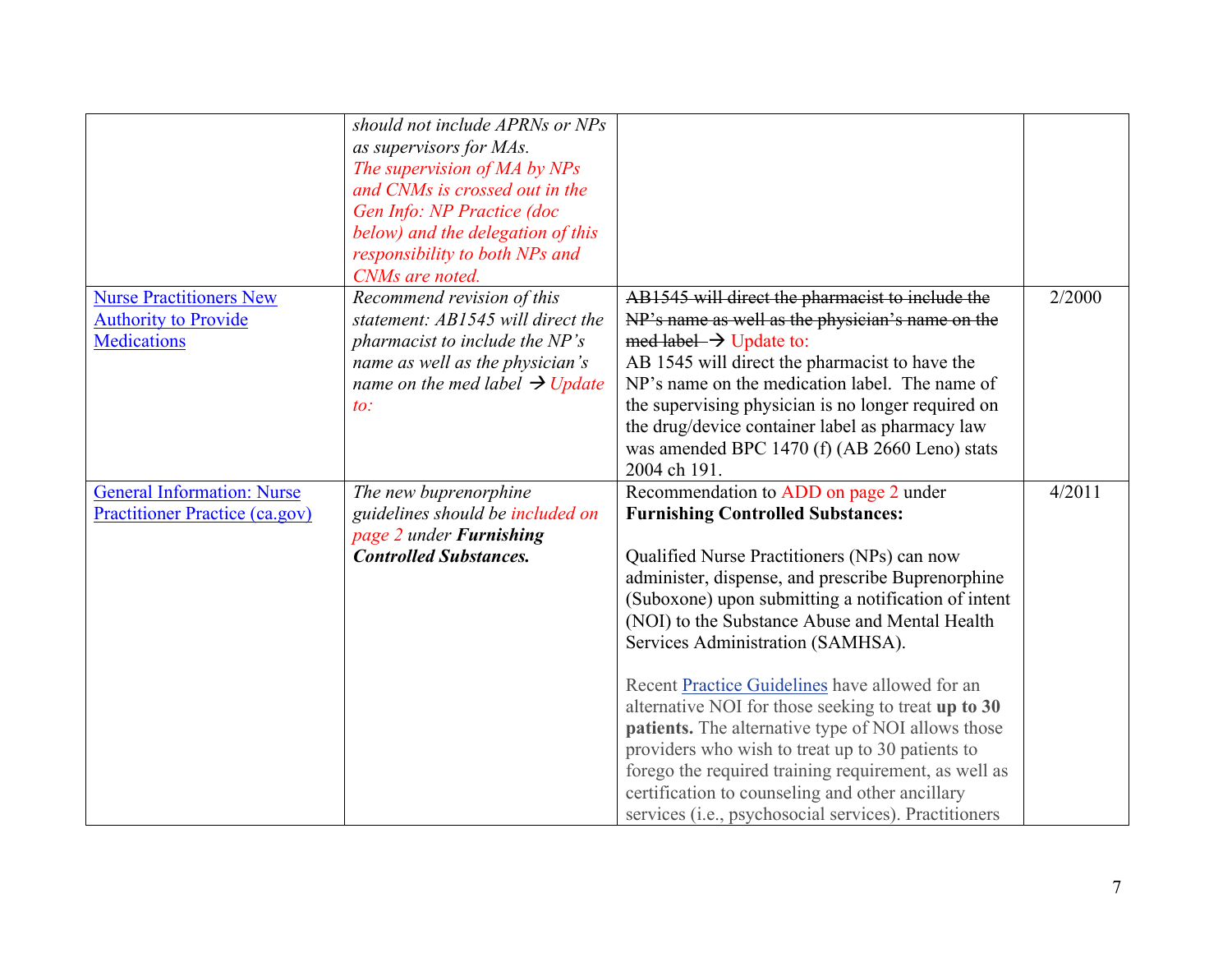|                                    |            | utilizing this training exemption are limited to<br>treating no more than 30 patients at any one time<br>(time spent practicing under this exemption will not<br>qualify the practitioner for a higher patient limit).<br>This exemption applies only to the prescription of<br>Schedule III, IV, and V drugs or combinations of<br>such drugs, covered under the CSA, such as<br>buprenorphine. |        |
|------------------------------------|------------|--------------------------------------------------------------------------------------------------------------------------------------------------------------------------------------------------------------------------------------------------------------------------------------------------------------------------------------------------------------------------------------------------|--------|
| <b>General Information for NPs</b> | No comment | No changes recommended or to be added                                                                                                                                                                                                                                                                                                                                                            | 5/2011 |
| <b>Regarding National</b>          |            |                                                                                                                                                                                                                                                                                                                                                                                                  |        |
| Certification                      |            |                                                                                                                                                                                                                                                                                                                                                                                                  |        |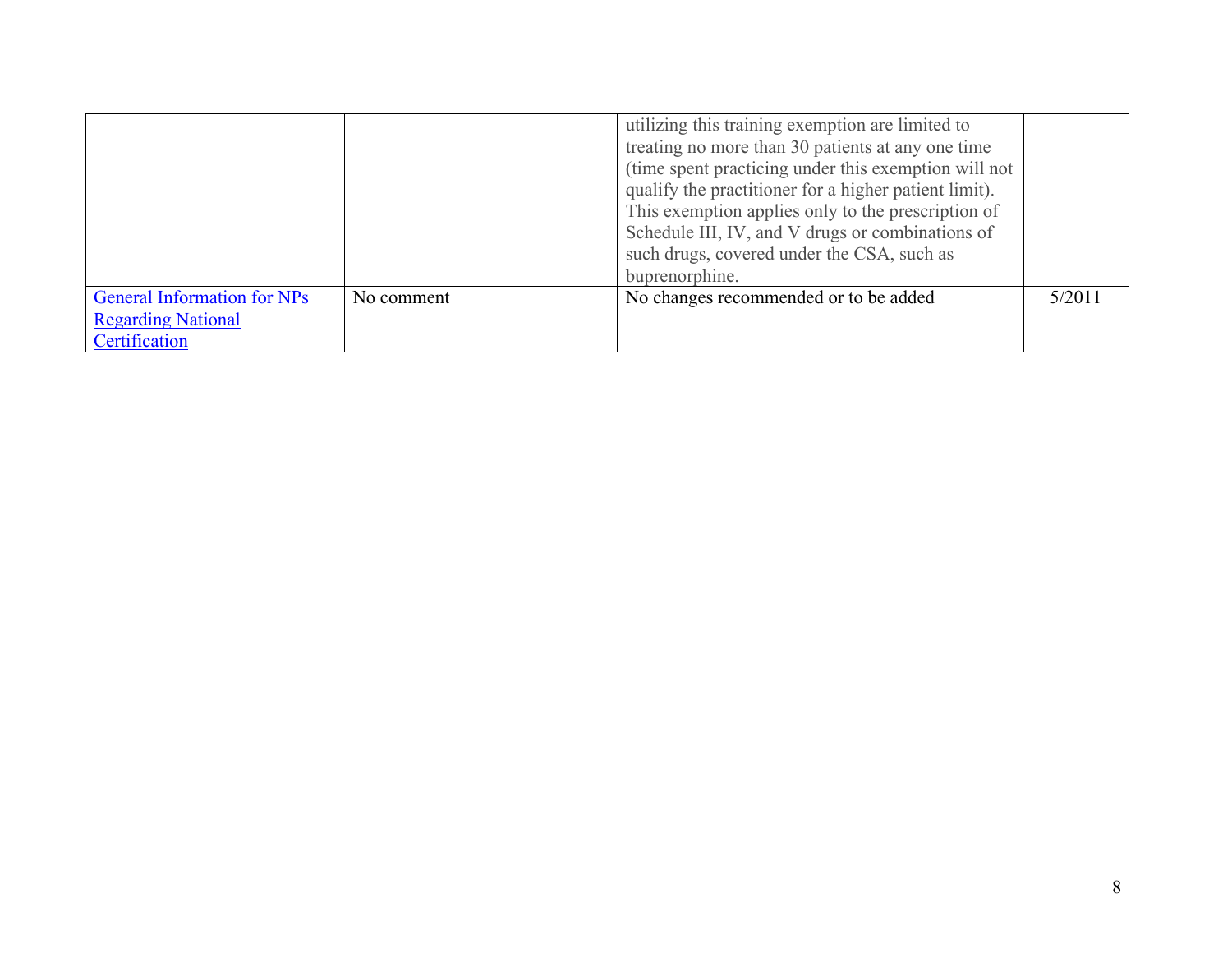



## **BRN CERTIFIED CLINICAL NURSE SPECIALIST IN THE SPECIALTY PSYCHIATRIC MENTAL HEALTH NURSING, AND BRN LISTED PSYCHIATRIC MENTAL HEALTH RN**

**Reimbursement for Counseling Services: Victims of Crime**

**Effective October 2001**

AB 1253, Chapter 420, Matthews and AB 1017, Chapter 712, Jackson were signed into law by Governor Gray Davis in October 2001. These bills amend the Evidence Code, Government Code, Health and Safety Code, and the Insurance Code to allow the following registered nurses to bill for counseling services for victims of crime:

♦ A person licensed as a registered nurse pursuant to Chapter 6 (commencing with Section 2700) of Division 2 of the Business and Professions Code, who possesses a master's degree in psychiatric-mental health nursing and is listed as a psychiatric-mental health nurse by the Board of Registered Nursing.

and

♦ An advanced practice registered nurse who is certified as a clinical nurse specialist pursuant to Article 9 (commencing with Section 2838) of Chapter 6 of Division 2 of the Business and Professions Code and who participates in expert clinical practice in the specialty of psychiatricmental health nursing.

## **AB 1253, Chapter 420**

An act to amend Section 1010 of the Evidence Code, to add and repeal Section 13960.7 of the Government Code, to amend Sections 1373 and 1373.8 of the Health and Safety Code, and to amend Sections 10176 and 10177 of the Insurance Code, relating to nursing, and declaring the urgency thereof, to take effect immediately.

## **AB 1017, Chapter 712**

An act to amend Sections 13961, 13961.01, 13965, 13965.5 of, to amend and repeal Sections 13960 and 13964 of, and to add and repeal Section 13960.6 of, the Government Code, relating to victims of crime and making an appropriation therefor.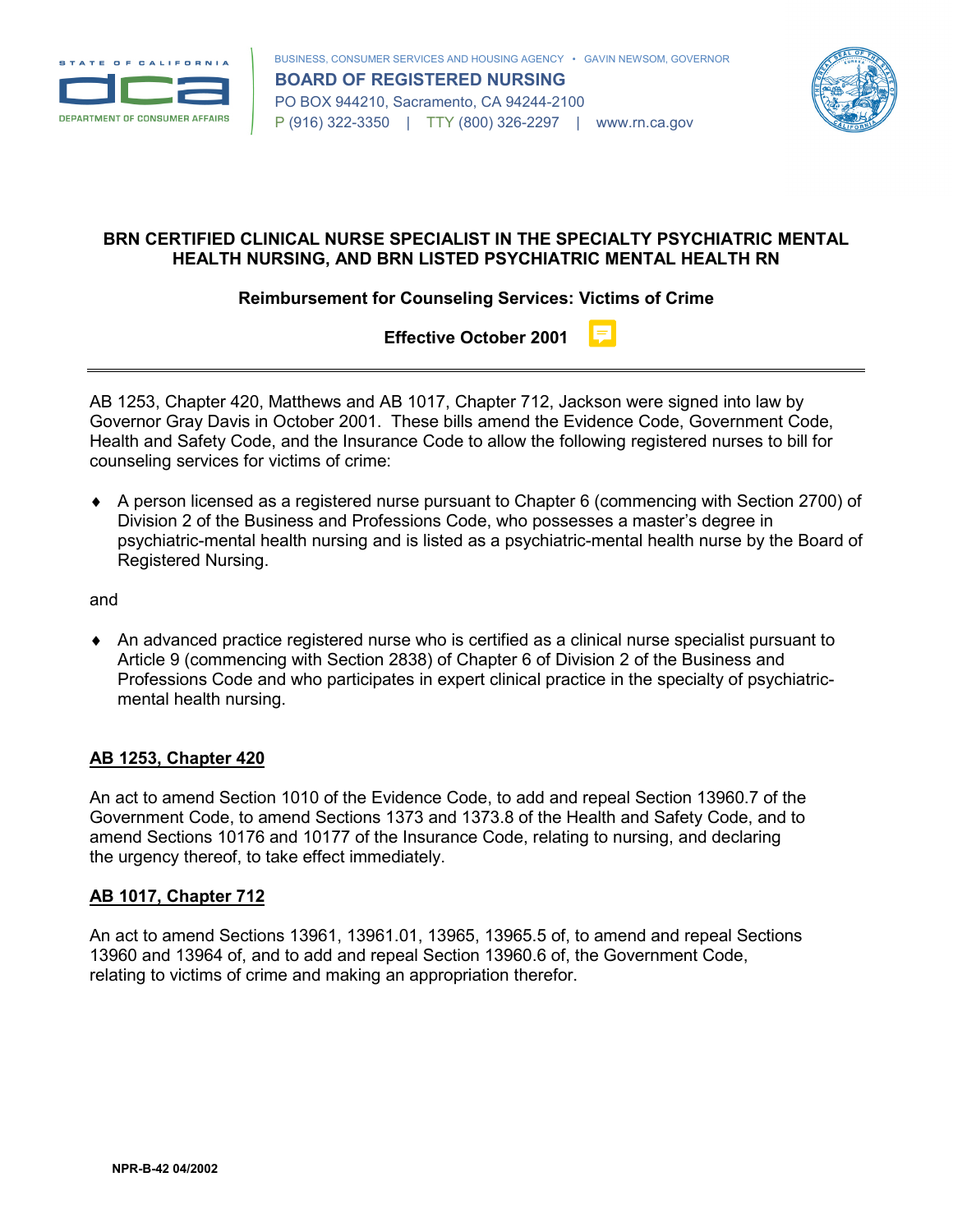



#### **This section of the Nursing Practice Act is an excerpt from the CALIFORNIA INSURANCE CODE DIVISION 2. CLASSES OF INSURANCE -- Part 2. Life and Disability Insurance CHAPTER 1. THE CONTRACT -- Article 4. Payments and Proceeds**

#### **10176. Freedom to choose specified health care professionals**

In disability insurance, the policy may provide for payment of medical, surgical, chiropractic, physical therapy, speech pathology, audiology, acupuncture, professional mental health, dental, hospital, or optometric expenses upon a reimbursement basis, or for the exclusion of any of those services, and provision may be made therein for payment of all or a portion of the amount of charge for these services without requiring that the insured first pay the expenses. The policy shall not prohibit the insured from selecting any psychologist or other person who is the holder of a certificate or license under Section 1000, 1634, 2050, 2472, 2553, 2630, 2948, 3055, or 4938 of the Business and Professions Code, to perform the particular services covered under the terms of the policy, the certificate holder or licensee being expressly authorized by law to perform those services.

If the insured selects any person who is a holder of a certificate under Section 4938 of the Business and Professions Code, a disability insurer or nonprofit hospital service plan shall pay the bona fide claim of an acupuncturist holding a certificate pursuant to Section 4938 of the Business and Professions Code for the treatment of an insured person only if the insured's policy or contract expressly includes acupuncture as a benefit and includes coverage for the injury or illness treated. Unless the policy or contract expressly includes acupuncture as a benefit, no person who is the holder of any license or certificate set forth in this section shall be paid or reimbursed under the policy for acupuncture.

Nor shall the policy prohibit the insured, upon referral by a physician and surgeon licensed under Section 2050 of the Business and Professions Code, from selecting any licensed clinical social worker who is the holder of a license issued under Section 4996 of the Business and Professions Code or any occupational therapist as specified in Section 2570.2 of the Business and Professions Code, or any marriage and family therapist who is the holder of a license under Section 4980.50 of the Business and Professions Code, to perform the particular services covered under the terms of the policy, or from selecting any speechlanguage pathologist or audiologist licensed under Section 2532 of the Business and Professions Code or any registered nurse licensed pursuant to Chapter 6 (commencing with Section 2700) of Division 2 of the Business and Professions Code, who possesses a master's degree in psychiatricmental health nursing and is listed as a psychiatricmental health nurse by the Board of Registered Nursing or any advanced practice registered nurse certified as a clinical nurse specialist pursuant to Article 9 (commencing with Section 2838) of Chapter 6 of Division 2 of the Business and Professions Code who participates in expert clinical practice in the specialty of psychiatricmental health nursing, or any respiratory care practitioner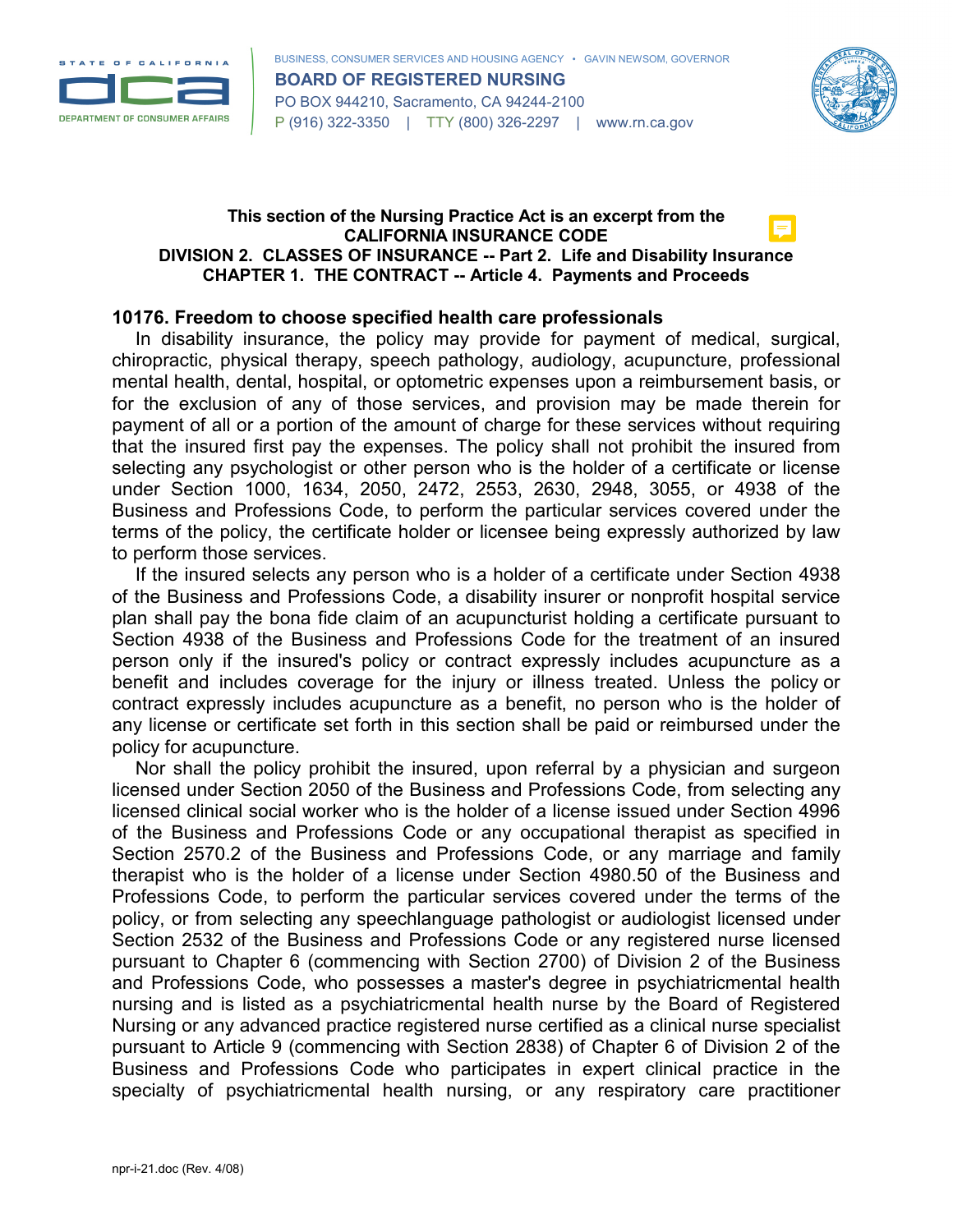certified pursuant to Chapter 8.3 (commencing with Section 3700) of Division 2 of the Business and Professions Code to perform services deemed necessary by the referring physician, that certificate holder, licensee or otherwise regulated person, being expressly authorized by law to perform the services.

Nothing in this section shall be construed to allow any certificate holder or licensee enumerated in this section to perform professional mental health services beyond his or her field or fields of competence as established by his or her education, training, and experience. For the purposes of this section, marriage and family therapist means a licensed marriage and family therapist who has received specific instruction in assessment, diagnosis, prognosis, and counseling, and psychotherapeutic treatment of premarital, marriage, family, and child relationship dysfunctions that is equivalent to the instruction required for licensure on January 1, 1981.

An individual disability insurance policy, which is issued, renewed, or amended on or after January 1, 1988, which includes mental health services coverage may not include a lifetime waiver for that coverage with respect to any applicant. The lifetime waiver of coverage provision shall be deemed unenforceable.

#### **10176.7. Mental health or respiratory care licensure requirements for out of state disability policies**

Disability insurance where the insurer is licensed to do business in this state and which provides coverage under a contract of insurance which includes California residents but which may be written or issued for delivery outside of California where benefits are provided within the scope of practice of a licensed clinical social worker, a registered nurse licensed pursuant to Chapter 6 (commencing with Section 2700) of Division 2 of the Business and Professions Code who possesses a master's degree in psychiatricmental health nursing and two years of supervised experience in psychiatricmental health nursing, a marriage and family therapist who is the holder of a license under Section 17805 of the Business and Professions Code, or a respiratory care practitioner certified pursuant to Chapter 8.3 (commencing with Section 3700) of Division 2 of the Business and Professions Code shall not be deemed to prohibit persons covered under the contract from selecting those licensees in California to perform the services in California which are within the terms of the contract even though the licensees are not licensed in the state where the contract is written or issued for delivery.

It is the intent of the Legislature in amending this section in the 1984 portion of the 198384 Legislative Session that persons covered by the insurance and those providers of health care specified in this section who are licensed in California should be entitled to the benefits provided by the insurance for services of those providers rendered to those persons.

#### **10177. Professional mental health expenses under selfinsured plan**

A selfinsured employee welfare benefit plan may provide for payment of professional mental health expenses upon a reimbursement basis, or for the exclusion of those services, and provision may be made therein for payment of all or a portion of the amount of charge for those services without requiring that the employee first pay those expenses. The plan shall not prohibit the employee from selecting any psychologist who is the holder of a certificate issued under Section 2948 of the Business and Professions Code or, upon referral by a physician and surgeon licensed under Section 2135 of the Business and Professions Code, any licensed clinical social worker who is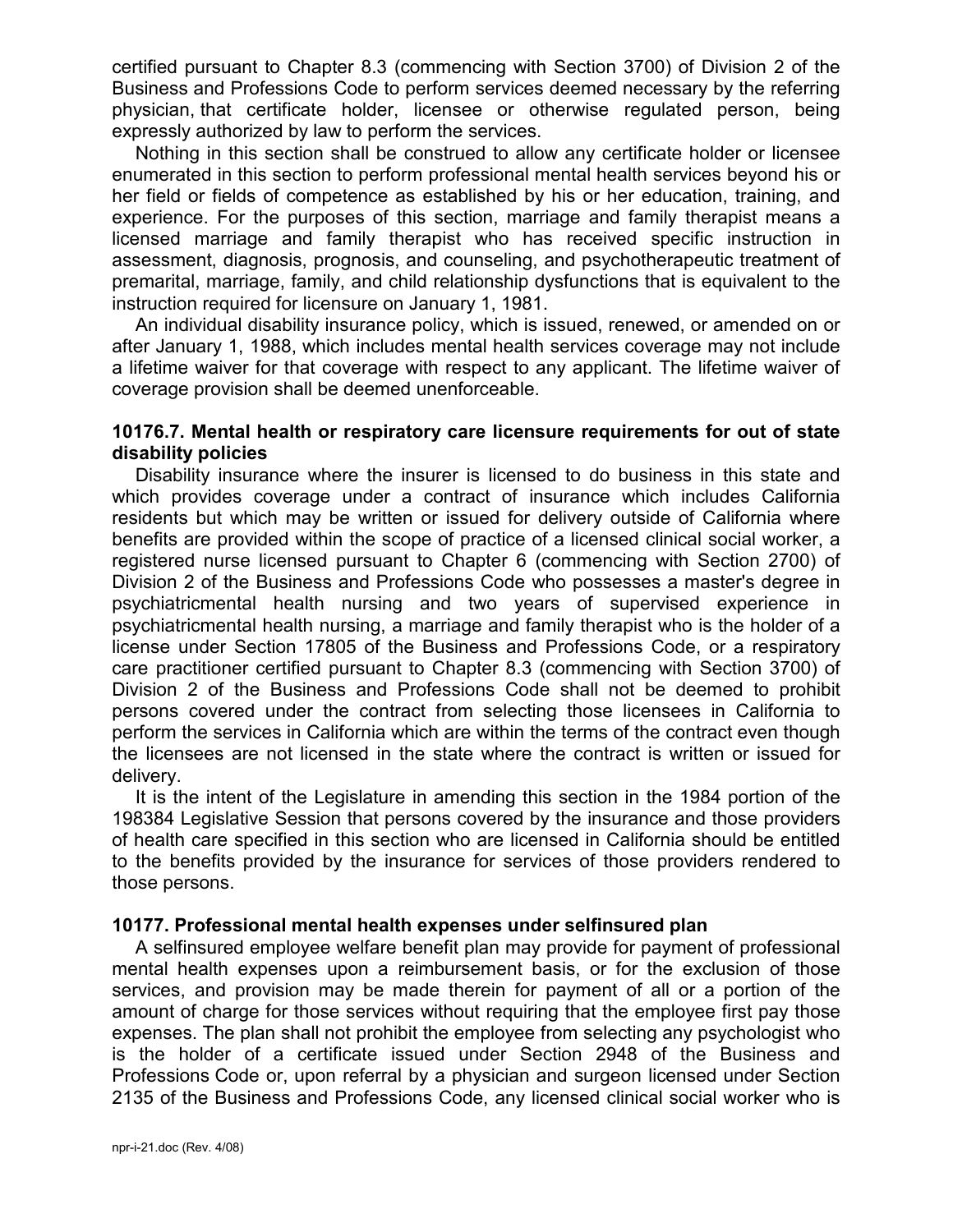the holder of a license issued under Section 4996 of the Business and Professions Code or any marriage and family therapist who is the holder of a certificate or license under Section 4980.50 of the Business and Professions Code, or any registered nurse licensed pursuant to Chapter 6 (commencing with Section 2700) of Division 2 of the Business and Professions Code, who possesses a master's degree in psychiatricmental health nursing and is listed as a psychiatricmental health nurse by the Board of Registered Nursing or any advanced practice registered nurse certified as a clinical nurse specialist pursuant to Article 9 (commencing with Section 2838) of Chapter 6 of Division 2 of the Business and Professions Code who participates in expert clinical practice in the specialty of psychiatricmental health nursing, to perform the particular services covered under the terms of the plan, the certificate or license holder being expressly authorized by law to perform these services.

Nothing in this section shall be construed to allow any certificate holder or licensee enumerated in this section to perform professional services beyond his or her field or fields of competence as established by his or her education, training, and experience. For the purposes of this section, marriage and family therapist shall mean a licensed marriage and family therapist who has received specific instruction in assessment, diagnosis, prognosis, and counseling, and psychotherapeutic treatment of premarital, marriage, family, and child relationship dysfunctions which is equivalent to the instruction required for licensure on January 1, 1981.

A selfinsured employee welfare benefit plan, which is issued, renewed, or amended on or after January 1, 1988, that includes mental health services coverage in nongroup contracts may not include a lifetime waiver for that coverage with respect to any employee. The lifetime waiver of coverage provision shall be deemed unenforceable.

#### **10177.8. Mental health care licensure requirements for out of state selfinsured plans**

A selfinsured employee welfare benefit plan doing business in this state and providing coverage that includes California residents but that may be written or issued for delivery outside of California where benefits are provided within the scope of practice of a licensed clinical social worker, a registered nurse licensed pursuant to Chapter 6 (commencing with Section 2700) of Division 2 of the Business and Professions Code who possesses a master's degree in psychiatricmental health nursing and two years of supervised experience in psychiatricmental health nursing, or a marriage and family therapist who is the holder of a license under Section 17805 of the Business and Professions Code, shall not be deemed to prohibit persons covered under the plan from selecting those licensees in California to perform the services in California that are within the terms of the contract even though the licensees are not licensed in the state where the contract is written or issued.

It is the intent of the Legislature in amending this section in the 1984 portion of the 198384 Legislative Session that persons covered by the plan and those providers of health care specified in this section who are licensed in California should be entitled to the benefits provided by the plan for services of those providers rendered to those persons.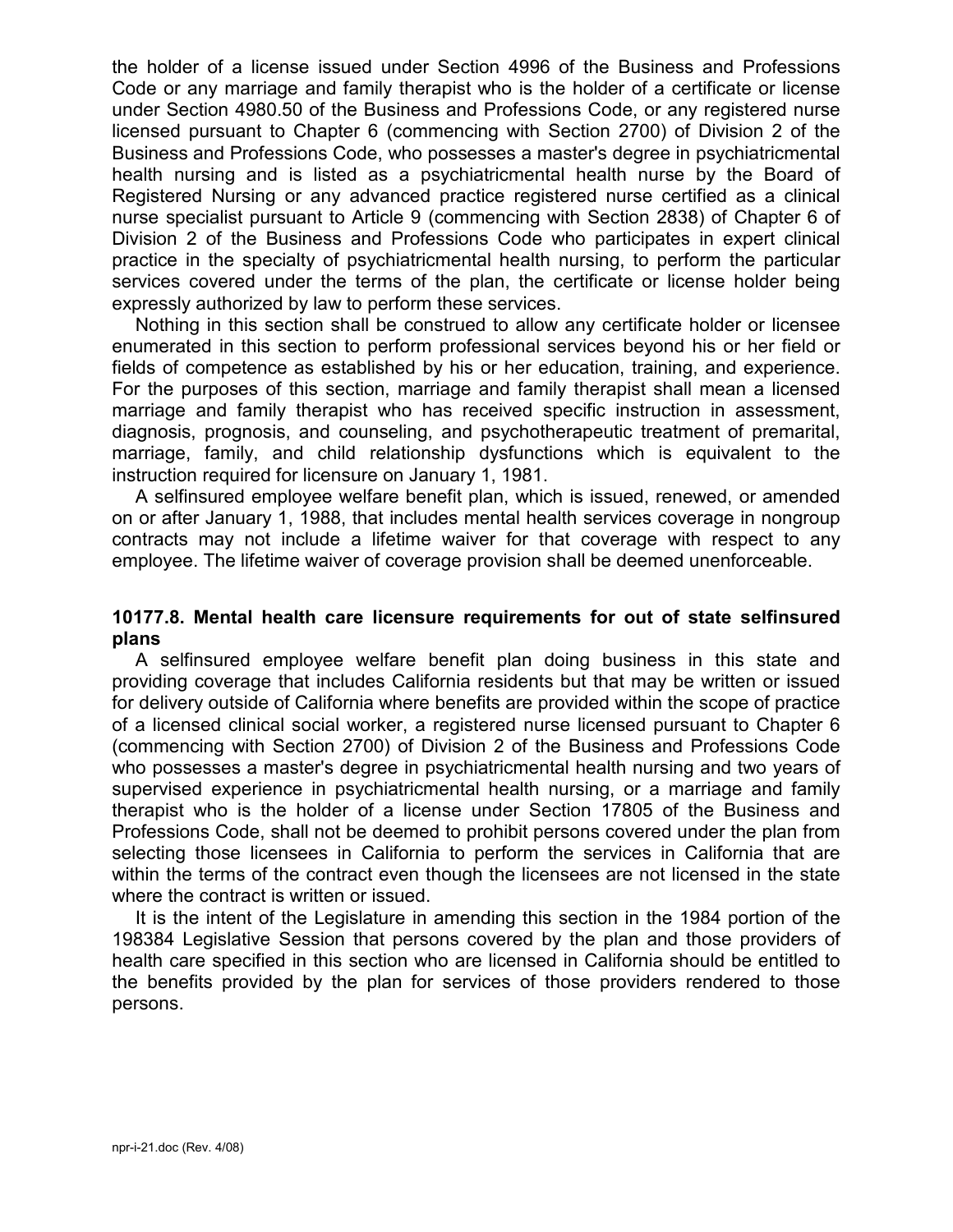



## **CERTIFICATION OF CLINICAL NURSE SPECIALIST**

#### **Background:**

In 1993, the Board of Registered Nursing (BRN) conducted a study regarding the recognition and definition of the title *Clinical Nurse Specialist*, (Business and Professions Code, Division 2. Healing Arts, Chapter 6. Nursing, Article 1. Administration, Section 2718). The conduct the study, the BRN developed a task force who consulted with clinical nurse specialists (CNSs); statewide professional associations representing registered nurses (RNs); physicians and surgeons who have experience working with CNSs; employers of CNSs; and other interested parties as determined by the Board. The study addressed the following areas:

- 1. The appropriate level of education, including clinical experience and didactic education, for a CNS;
- 2. The alternative means for measuring and ensuring competencies of an RN who holds or wishes to hold her-/himself out to be a CNS;
- 3. The means for protecting the public from confusion regarding the use of the title *CNS;*
- 4. The barriers to practice facing a CNS
- 5. The relationships of a CNS to other health professionals, including, but not limited to, physicians, surgeons, and other RNs. (Added by Stats.1993, c.77 (AB 518), 2.)

The Board reported the results of the study to the California State Legislature in December of 1994. The Legislature declared that various and conflicting definitions of a CNS were being created and applied by public agencies and private employers within the State of California. In addition, the Legislature found that the public was being harmed by conflicting usage of the title *CNS* due to the disparity in qualifications of the RN using this title. Therefore, the Legislature declared that the public interest would be served by determining the legitimate uses of the title *CNS* by RNs. (Added by Stats.1997, c.6(AB 90).

Effective July 1, 1998, the Legislature added Article 9., "Clinical Nurse Specialists," commencing with the addition of section 2838 of the Nursing Practice Act, to Chapter 6 of Division 2 of the Business and Professions Code, Section 2838**.** This code requires that any RN who holds out as a CNS, or who desires to hold out as a CNS, **must** be certified by the BRN for the State of California. A registered nurse cannot use the title CNS, *unless* certified by the BRN.

**Clinical Nurse Specialist Certification:** The BRN has accepted the standards of the National Association of Clinical Nurse Specialists (NACNS) Statement on CNS Practice and Education, and the American Association of Colleges of Nursing (AACN) Essentials of Masters Education for Advanced Practice. In addition, the national organizations/associations that have met the Clinical Nurse Specialist certification requirements and are equivalent to the BRN standards for CNS certification are the American Nurse Association-American Nurses Credentialing Center (ANCC), Oncology Nursing Certification Corporation (ONCC), and the American Association of Critical Care Nurses (AACCN).

#### **Five Component Areas of Competency for Clinical Nurse Specialists.**

In order to be eligible to be certified as a CNS in the state of California, an RN must have completed an accredited advance practice nursing program, and a minimum of 500 hours of clinical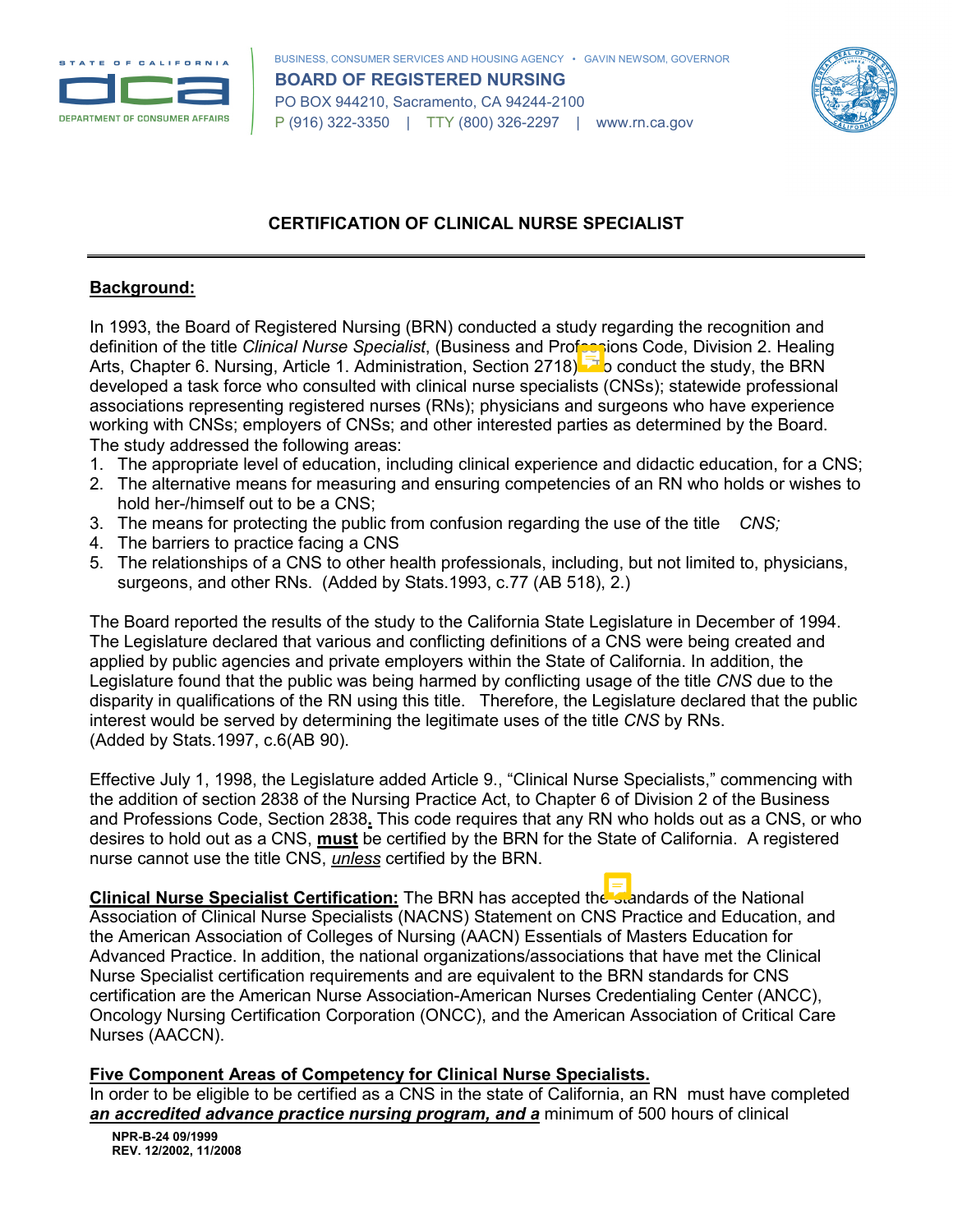experience concurrently with Master's level course work in the five component areas of competency. This course work may be completed at any nationally accredited master's/post-master's nursing academic program.

There are five major components of the CNS role. Activities within these role components may include the following:

## **Expert Clinical Practice** \*

1. Works with staff to improve clinical care.

- 
- 2. Uses advanced theoretical and empirical knowledge of physiology, pathophysiology, pharmacology, and health assessment.
- 3. Assesses and intervenes in complex health care problems within a selected clinical specialty area and selects, uses, and/or evaluates technology, products, and devices appropriate to the specialty area of practice.
- 4. Manages populations of clients with disease states and non-disease based etiologies to improve and to promote health care outcomes.
- 5. Precepts students and mentors other nursing staff.

## **Education**

- 1. Assists with and promotes staff development.
- 2. Provides formal education classes (i.e., community education and/or presentations) and informal education classes (i.e., in-services).
- 3. Serves as a preceptor to nursing students, new RN graduates, RNs reentering the workforce, and advanced practice RN students and RNs.
- 4. Mentors and coaches staff and students.

## **Research**

- 1. Uses clinical inquiry and research in an advanced specialty area of practice.
- 2. Uses a performance improvement model as an avenue to improve advanced clinical practice and care.
- 3. Stays abreast of current literature in the specialty area of practice.
- 4. Initiates research into topics that directly impact nursing care and uses measurement and evaluation methodologies to assess outcomes.
- 5. Publishes data from research topics related to the specialty area of practice.

## **Consultation**

- 1. Performs consultative functions in multiple health care settings.
- 2. Provides clinical expertise and makes recommendations to physicians, other health care providers, insurance companies, patients, and health care organizations.
- 3. Reviews standards of practice to determine appropriateness and to reflect current nursing clinical practice.
- 4. Evaluates policy and procedures for clinical practice in a specialty area.
- 5. Uses evidence-based clinical practice to develop methods to improve patient care and patient care outcomes.

## **Clinical Leadership**

- 1. Uses theory/research as a foundation for clinical leadership and CNS research based practice.
- 2. Demonstrates mastery in theories including Change Theory, Persuasion, Influence, and Negotiation Theory, Systems Theory, Consultation Theory, Research Theory, and Research Utilization.
- 3. Participates in the professional development of self, others, and the nursing profession.
- 4. Belongs to and participates in professional organizations.
- 5. Serves as a change agent in health care settings by developing health care standards, assisting in the implementation of standards, facilitating goal setting and achievement, and evaluating outcomes.
- 6. Serves in a leadership role in the community.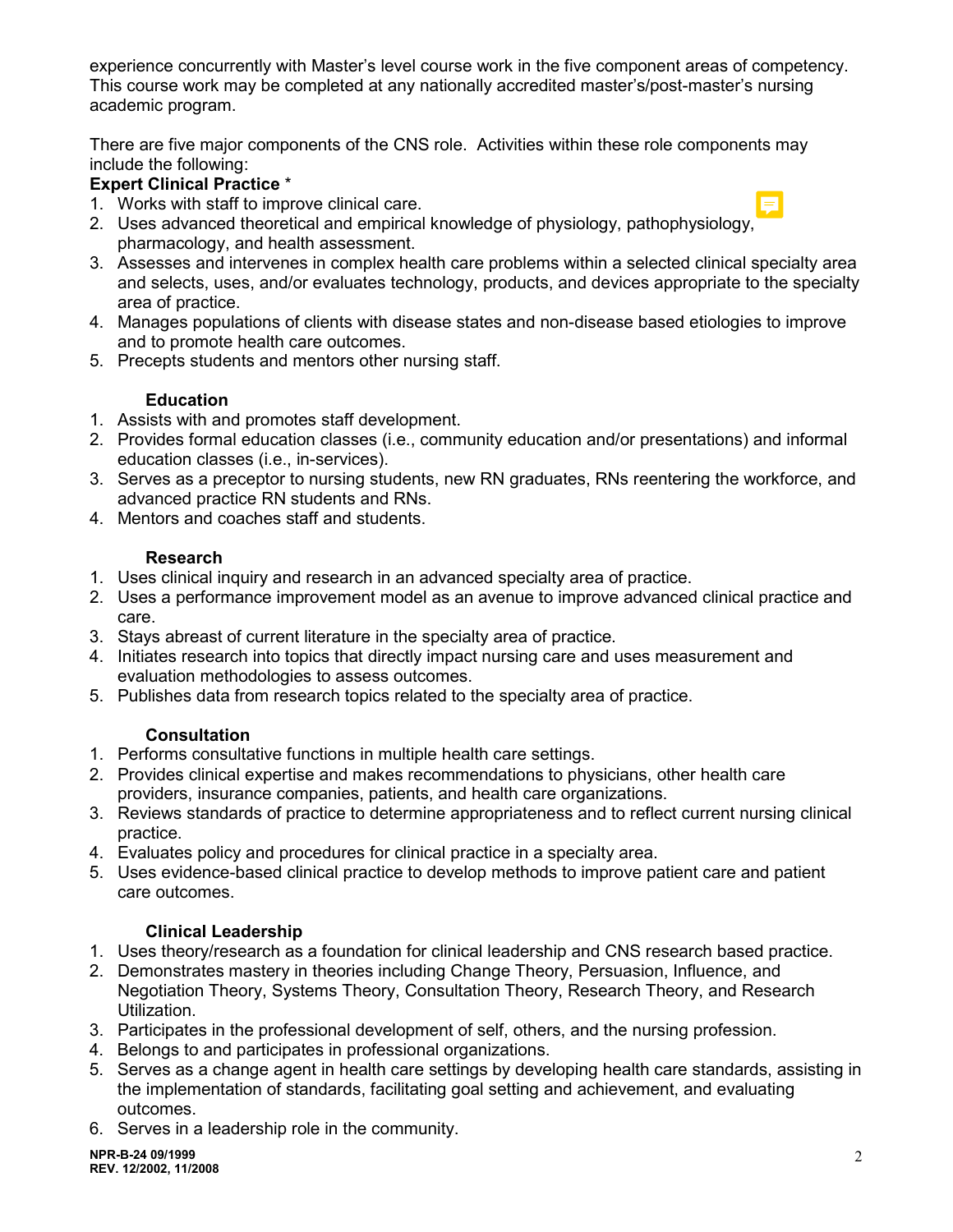**NOTE: A CNS has completed** *an advanced nursing education program with a clinical focus* **with an identified patient population concurrently with component areas of competency. An applicant with expert clinical practice in a given field of nursing (i.e. a nurse who has worked**  *fifteen years* **(entire career) in Labor and Delivery** *with accompanying clinical expertise,* **or an applicant in a field related to nursing are NOT advanced practice nurses. These nurses will need to remediate in the five component areas of competency** *in order to qualify for CNS certification\*\****NOTE:** A valid verifier of CNS experience is on who is knowledgeable about CNS roles

and must have observed the applicant performing the roles of the five advanced nursing *CNS* component areas of competency.

**The Process of Application and Requirements for Clinical Nurse Specialist Certification: An RN may meet the requirements for CNS certification through one of the following methods.** (Please note that it is the responsibility of the employer to verify CNS status when verifying the RN's licensure status at time of employment or at the time of RN license renewal.)

**Method One:** Possess a master's degree in a clinical field of nursing that conforms to the standards set forth in 2838.2 and expert clinical practice.\*

**Method Two:** Possess a master's degree in a clinical field of nursing or a clinical field related to nursing,\*\* and certification by a national organization/association whose standards are equivalent to those set forth in 2832.2.

**Method Three:** Possess a master's degree in a clinical field related to nursing, \* and is able to demonstrate graduate level advanced practice nursing course work and clinical experience for the following CNS component areas of competency: a) Expert Clinical Practice; b) Education; c) Research; d) Consultation; and e) Clinical Leadership.

**\*NOTE:** Clinically competent means that one possesses and exercises the degree of learning, skill, care, and experience ordinarily possessed and exercised by a member of the appropriate discipline in clinical practice. (CCR 1480).

**\*\*NOTE**: A "clinical field related to nursing" is defined by the existence of a therapeutic relationship between a client and the health care provider. The clinical fields related to nursing include, but are not limited to, psychology, public health, social work, education, health sciences, behavioral sciences, nutrition, and bioethics.

#### References

Beecroft, Pauline, PhD., R.N., Editor.(1997). National association of clinical nurse specialists statement on clinical nurse specialist practice and education. Lippincott: Philadelphia, Pa. American Association of Colleges of Nursing Task Force. (1996).Essentials of masters education for advanced practice nursing. AACN:Washington, D.C.